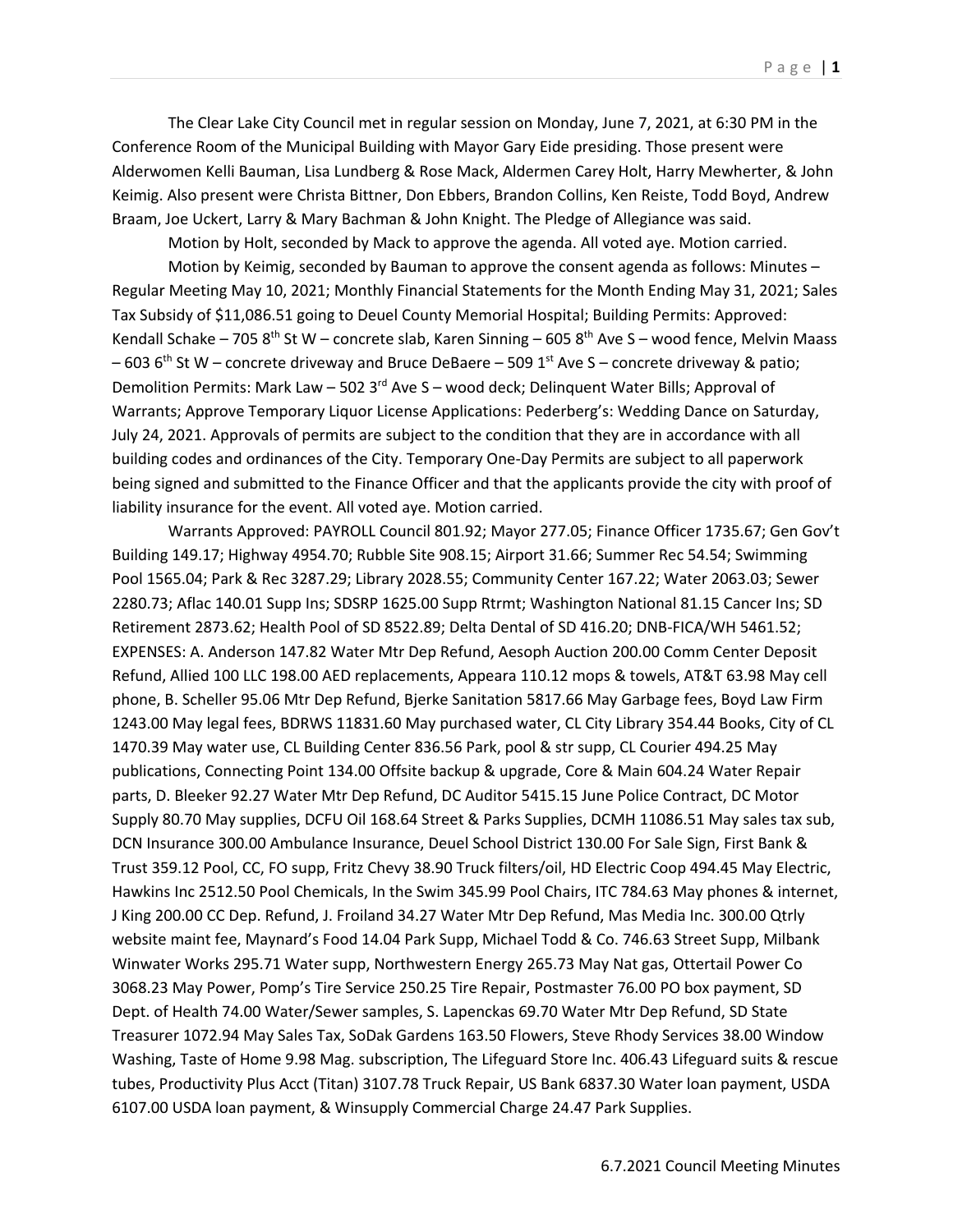No one appeared for public voice.

The Second Reading of Ordinance No. 602, an Ordinance Amending Spiking Permits was completed. Motion by Mewherter, seconded by Keimig to approve Ordinance No. 602. Upon roll-call vote; all voted aye. Motion carried.

City Attorney, Todd Boyd mentioned a resident's water bill that should no longer be charged since the water is turned off and the property is for sale. He also mentioned that ordinance #8-2-20 states the city has the right to turn off resident's water if they do not give access to city employees to fix the water equipment.

Motion by Keimig, seconded by Mack to convene as the Board of Adjustment. All voted aye. Motion carried.

A public hearing was held for Larry & Mary Bachman who applied for a variance to replace their front steps, placing them over the required setbacks. Motion by Holt, seconded by Mewherter to approve the variance. Upon roll call vote, all voted aye. Motion carried.

John Knight was present to explain his 5-acre plat in the Lake Shore Acres Addition. He mentioned there is about 18 acres that could still be sold for development. Motion by Keimig, seconded by Bauman to approve the new plat. Upon roll call vote, all voted aye. Motion carried.

Motion by Mewherter, seconded by Holt to adjourn as the Board of Adjustment and reconvene as Regular Council. All voted aye. Motion carried.

Joe Uckert was present to discuss plans for the economic development park at the former airport ground. He advised the council to accept the timeline and bid from Banner Engineering to get the ball rolling on the new industrial park.

Robert Olheiser did not attend the meeting.

Motion by Mewherter, seconded by Keimig to declare the following items surplus property, having no value or a value less than \$500.00 and authorize for disposal: a Nesco roaster oven from the community center and a 2000-pound lift gate that was sold at the May 29<sup>th</sup> consignment auction. Upon roll-call, all voted aye. Motion carried.

Col. Pete St ( $4<sup>th</sup>$  Ave S) was discussed about possibly changing the street name back to  $4<sup>th</sup>$  Ave S due to issues with residents not receiving their packages on 4<sup>th</sup> Avenue because delivery services do not recognize Col. Pete St as a street on Google. Motion by Mack, seconded by Mewherter to reinstate the street name to "4<sup>th</sup> Avenue S". Upon roll call vote, all voted aye. Motion carried.

Resolution 2021-4 was read regarding John Knight's 5-acre plat in Lake Shore Acres. Motion by Lundberg, seconded by Holt to approve Resolution 2021-4 accepting the Lake Shore Acres Additions plat. Upon roll-call vote; all voted aye. Motion carried.

A renter of the city municipal room in May left a mess after their event. The council decided the renter will forfeit their full rental deposit due to the extra time it took to clean up after their party. It was also approved for the Finance Officer, along with the cleaner, to make the call on deposit refunds if damage does occur while renting the city buildings.

An amendment to the ag land zoning area was discussed and whether any farm animals would ever be allowed within city limits. Ultimately the council was in agreement to continue to ban all farm animals within city limits. A first reading of this ordinance will be at the July council meeting.

Since the Economic Development Board is not finalized, the project will run through the city of Clear Lake for the time being. Motion by Lundberg, seconded by Mewherter to accept the Banner